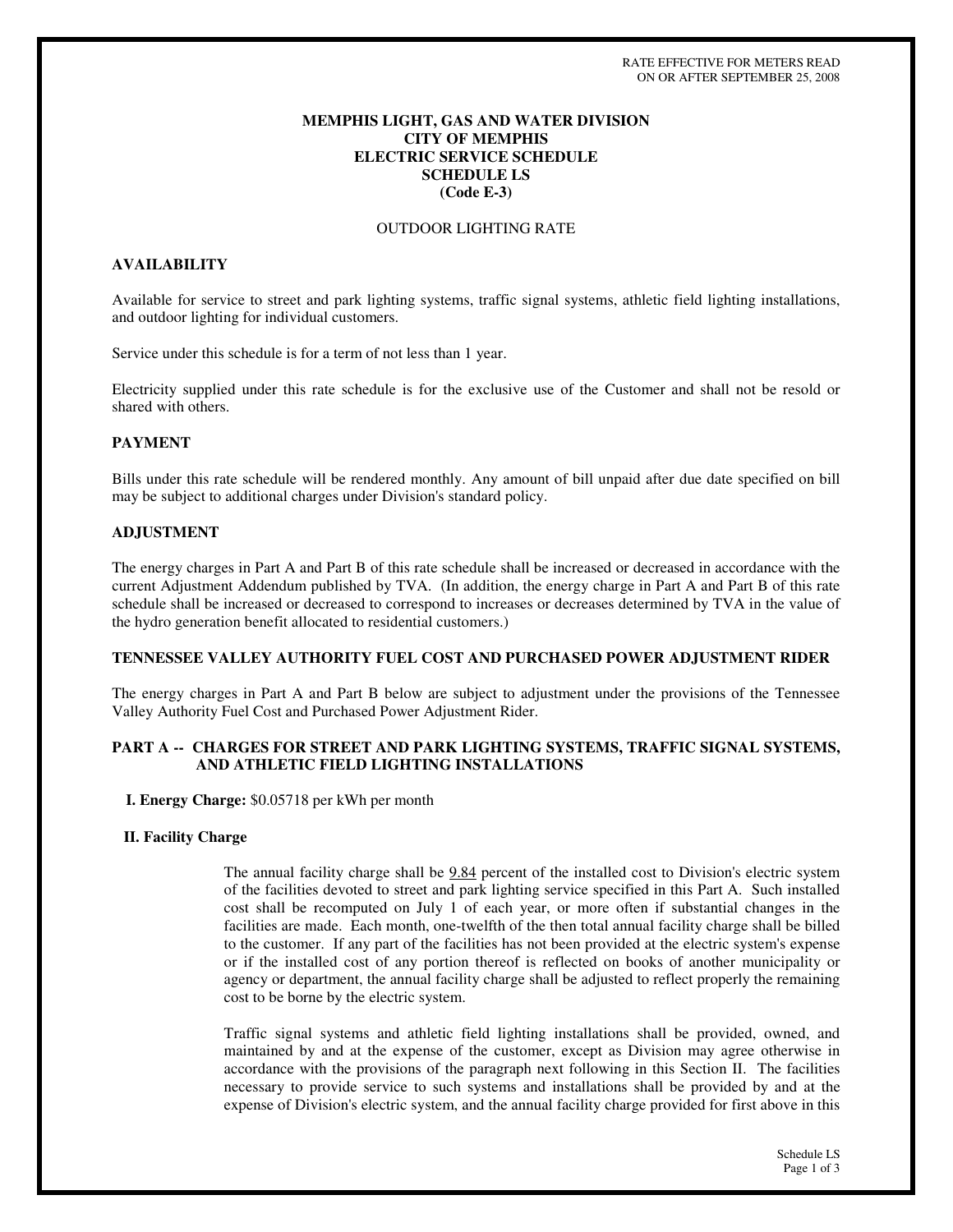Section II shall apply to the installed cost of such facilities.

When so authorized by policy duly adopted by Division's governing board, traffic signal systems and athletic field lighting installations may be provided, owned, and maintained by Division's electric system for the customer's benefit. In such cases Division may require reimbursement from the customer for a portion of the initial installed cost of any such system or installation and shall require payment by the customer of a facility charge sufficient to cover all of Division's costs (except reimbursed costs), including appropriate overheads, of providing, owning, and maintaining such system or installation; provided that, for athletic field lighting installations, such facility charge shall in no case be less than 12 percent per year of such costs. Said facility charge shall be in addition to the annual facility charge on the facilities necessary to provide service to such system or installation as provided for in the preceding paragraph. Replacement of lamps and related glassware for traffic signal systems and athletic field lighting installations provided under this paragraph shall be paid for under the provisions of paragraph A in Section IV.

**III. Customer Charge** -Traffic Signal Systems and Athletic Field Lighting Installations.

Division shall apply a uniform monthly customer charge of \$2.71 for service to each traffic signal system or athletic field lighting installation.

#### **IV. Replacement of Lamps and Related Glassware** -Street and Park Lighting

Customer shall be billed and shall pay for replacements as provided in paragraph B below, which shall be applied to all service for street and park lighting.

A. Division shall bill the customer monthly for such replacements during each month at Division's cost of materials, including appropriate storeroom expense.

B. Division shall bill the customer monthly for one-twelfth of the amount by which Division's cost of materials, including appropriate storeroom expense, exceeds the product of 3 mills multiplied by the number of kilowatt-hours used for street and park lighting during the fiscal year immediately preceding the fiscal year in which such month occurs.

#### **METERING**

For any billing month or part of such month in which the energy is not metered or for which a meter reading is found to be in error or a meter is found to have failed, the energy for billing purposes for that billing month or part of such month shall be computed from the rated capacity of the lamps (including ballast) plus 5 percent of such capacity to reflect secondary circuit losses, multiplied by the number of hours of use.

### **REVENUE AND COST REVIEW**

Division's costs of providing service under Part A of this rate schedule are subject to review at any time and from time to time to determine if Division's revenues from the charges being applied are sufficient to cover its costs. (Such costs, including applicable overheads, include, but are not limited to, those incurred in the operation and maintenance of the systems provided and those resulting from depreciation and payments for taxes, tax equivalents and interest.) If any such review discloses that revenues are either less or more than sufficient to cover said costs, Division shall revise the above facility charges so that revenues will be sufficient to cover said costs. Any such revision of the annual facility charge provided for first above in Section II of Part A of this rate schedule shall be by agreement between Division and TVA.